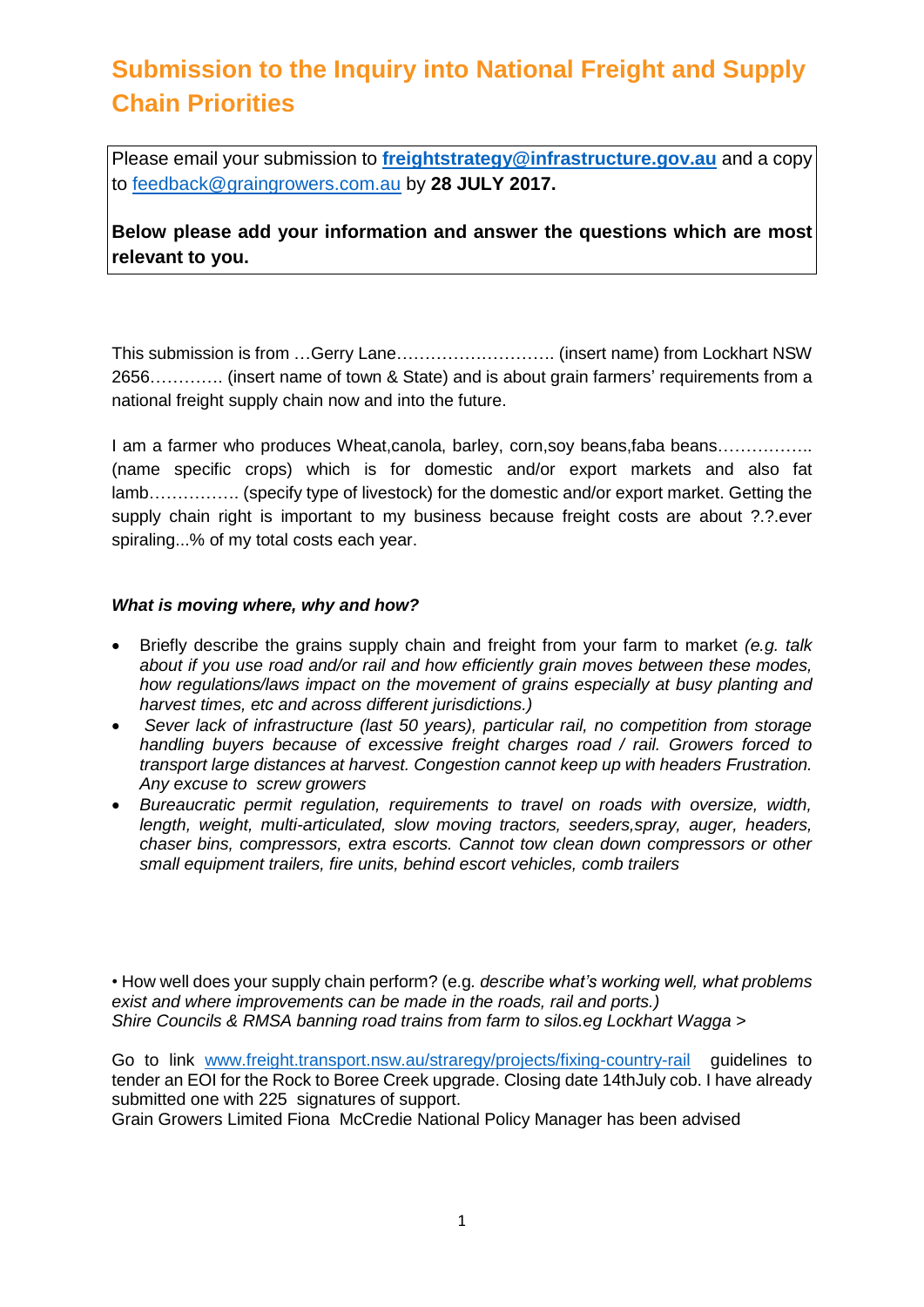## **Submission to the Inquiry into National Freight and Supply Chain Priorities**

• What are the critical "first and last mile" issues you face in getting your grain to market? *Tell us about the problems you have getting your grain from farm to receival site (e.g. road quality, maintenance, truck load capacity) and the last mile problems such as delivering grain to port (e.g. road and rail access, port capacity, time slots and curfews, urban encroachment)*

• What changes would you like to see to make your supply chain work better? *(These could include resolution of regulation, technology, infrastructure and productivity issues.)*

#### *Competitiveness in the Australian freight sector*

• In your view, is Australia's freight system internationally competitive? What are the key indicators which tell us this?

I have no data to compare

• How important is freight movement to your business' competitiveness?

Very critical, as soon as the grain is augured from harvester, uncontrolled costs occur

• Are regulatory factors affecting productivity for your business? If so, provide details and how these impact on your ability to get grain to market. How could these factors be improved? Very much

• Please provide any other views about the problems you face, or expect in the future to face, moving your grain through Australian land or sea ports?

Re engage rail branch lines mothballed in 1985 / 86